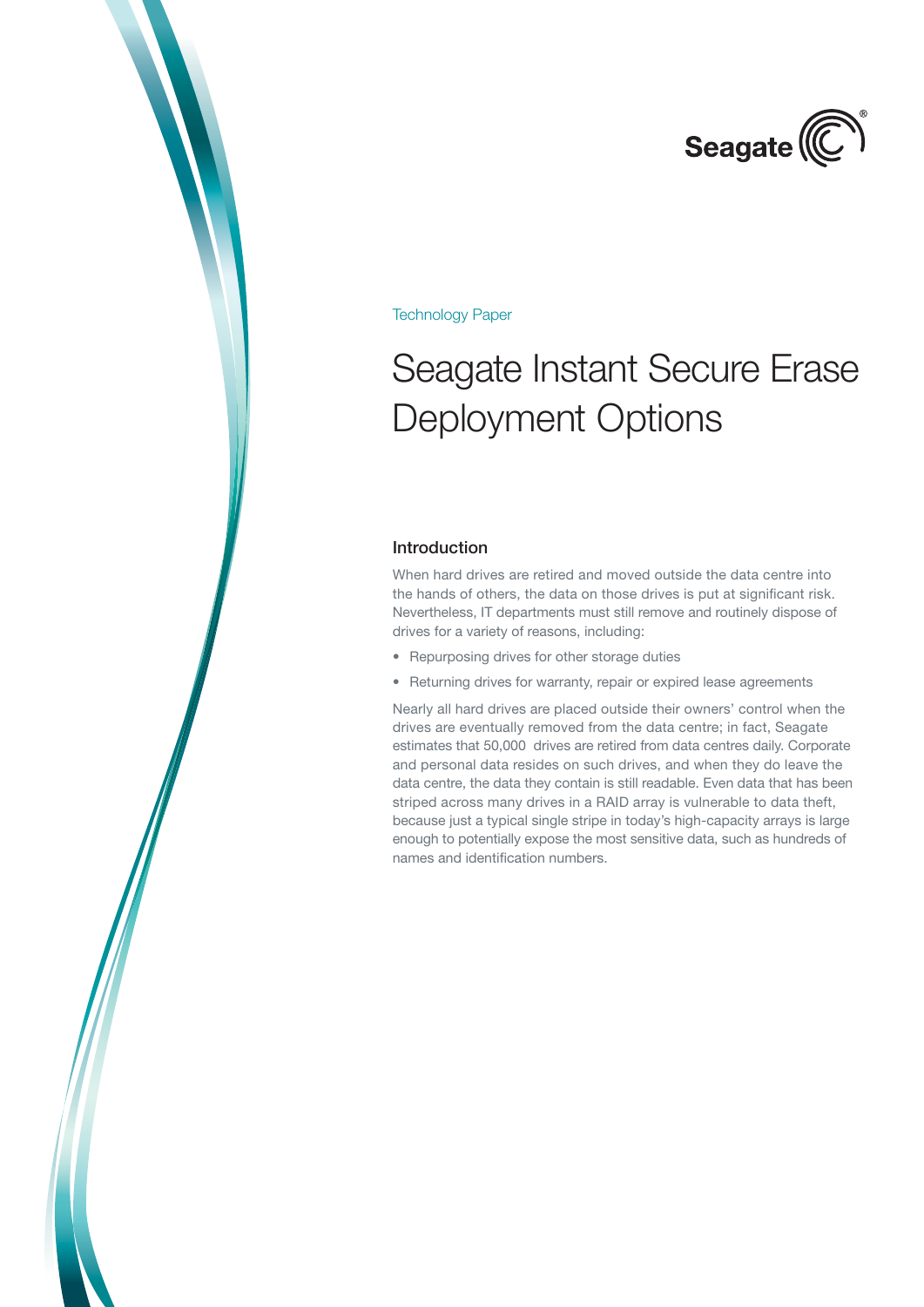

#### Drive Control Headaches and Disposal Costs

In an effort to avoid data breaches and the ensuing customer notifications required by data privacy laws, corporations have tried a myriad of ways to erase the data on retired drives before they leave the premises and potentially fall into the wrong hands. Current retirement practices designed to make data unreadable generally rely on significant human involvement in the process, and are thus subject to both technical and human failure.

The drawbacks of today's drive retirement practices are both numerous and far-reaching:

- Overwriting drive data is expensive, tying up valuable system resources for days. No notification of completion is generated by the drive, and overwriting does not cover reallocated sectors, leaving that data exposed.
- Degaussing or physically shredding a drive is costly. It is difficult to ensure that the degauss strength is optimised for the drive type, potentially leaving readable data on the drive. Physically shredding the drive is environmentally hazardous, and neither practice allows the drive to be returned for warranty or expired lease.
- Some corporations have concluded that the only way to retire drives securely is to keep them in their control, storing them indefinitely in warehouses. But this is not truly secure, as a large volume of drives coupled with human involvement inevitably leads to some drives being lost or stolen.
- Other companies choose to hire professional disposal services, an expensive option which entails the cost of reconciling the services as well as internal reports and auditing costs. More troubling, transporting a drive to the service puts the drive's data at risk. Just one lost drive could cost a company millions of pounds in remedies for the breached data.

Challenges with performance, scalability and complexity have led IT departments to push back against security policies that require the use of encryption. In addition, encryption has been viewed as risky by those unfamiliar with key management, a process for ensuring that a company can always decrypt its own data. Self-Encrypting Drives (SEDs) resolve these issues comprehensively, making encryption for drive retirement fast, easy and affordable.

### Seagate Instant Secure Erase Makes Drive Retirement Safe, Fast and Easy

SEDs encrypt all user data as it enters the drive, using a data encryption key stored securely on the drive itself. Therefore, all data stored on an SED is encrypted by default. When it is time to retire or repurpose the drive, the owner simply sends a command to the drive to perform a Seagate Instant Secure Erase (ISE). Seagate ISE uses the SED's cryptographic erase capability to change the data encryption key. $1$  The cryptographic erase securely replaces the encryption key inside the SED, as shown in Figure 1.

 Seagate is working jointly with multiple industry leaders and government agencies to finalise standardisation of data destruction using cryptographic erase; this is done within ISO (International Organisation for Standardisation) under ISO/IEC WD 27040.

Once the key originally used to encrypt the data is changed, any and all data encrypted with that key becomes unreadable and can never be recovered. In this way, Seagate ISE instantly, securely and effectively destroys the data stored on the device, making the drive ready for retirement, reuse or sale. SEDs, regardless of the deployment approach used, reduce IT operating expenses by freeing IT from both drive control headaches and disposal costs. Seagate SED drives use US-government-grade data security, helping ensure safe harbour for data privacy compliance, without hindering IT efficiency. Furthermore, SEDs simplify decommissioning and preserve hardware value for returns and repurposing by:

- Eliminating the need to overwrite or destroy the drive
- • Securing warranty and expired lease returns
- Enabling drives to be repurposed or sold securely



Figure 1. The Seagate Instant Secure Erase Process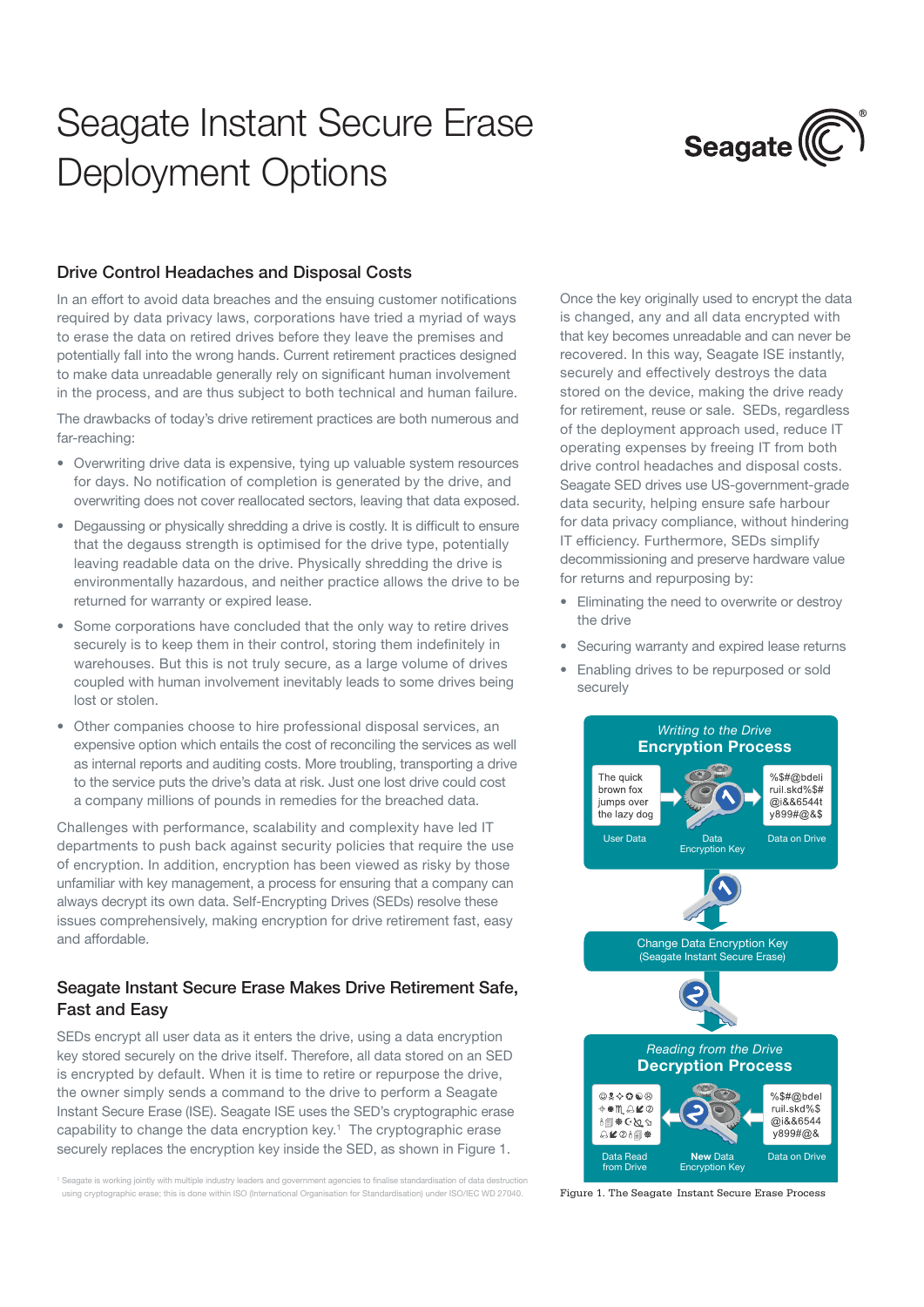

### Different Seagate Solutions for Different Security Needs

All Seagate enterprise SEDs provide Seagate ISE functionality. The manner in which this is achieved varies, depending on what level of security was implemented when the drive entered into use. Note that each level includes the protection capabilities of the previous levels.

- Data-at-rest and tamper evidence protection (FIPS 140-2 Level 2)
- Data-at-rest protection
- Repurposing protection only (Seagate ISE)



Figure 2. Seagate Secure™ Solutions for All Levels of Security Implementation

The relevant erase methods for each of these initial configurations are detailed in Table 1. For those Seagate customers with deep SCSI or ATA command and coding expertise, it is also possible to develop a proprietary solution to use Seagate SEDs with the TCG Storage, T10 and T13 command sets and specifications. Contact your Seagate sales representative for more information.

### How Seagate Self-Encrypting Drives Perform Instant Secure Erase

Seagate SEDs support one or more ways of executing a Seagate ISE, depending on the drive's interface command set and configuration. For example, a device with a SATA interface may have different erase capabilities from one supporting a SAS interface. Moreover, additional security and erase capabilities are available via the TCG Storage security protocol supported by the SED. Note that in all circumstances the host controller must implement support for Seagate ISE via a supported command.

1. Drives configured with data-at-rest protection, with or without tamper evidence protection, are enabled using TCG enterprise protocols.

A device managed using TCG's Storage specification protocol supports band-level Seagate ISE. In addition to protecting user data while the drive is in use, band-level Seagate ISE allows for some or all of the data stored on the device to be erased without affecting other data bands on the drive. This method of erasing data is performed using the TCG Storage security protocol (Erase method) on each band, which requires third-party software.

A device managed using the TCG Storage specification protocol can also be erased at once by invoking the security protocol's RevertSP method. This type of secure erase requires physical possession of the device in order to read the 32-character PSID (Physical Secure ID) printed on the label and erases the drive back securely to the original factory state.

2. Drives configured with easy disposal and repurposing protection only are enabled using ATA Security commands.

A Seagate SED implementing the ATA command set is erased by invoking the ATA Security Erase Prepare and Security Erase Unit commands. Note that this is a Seagate unique implementation of Seagate ISE.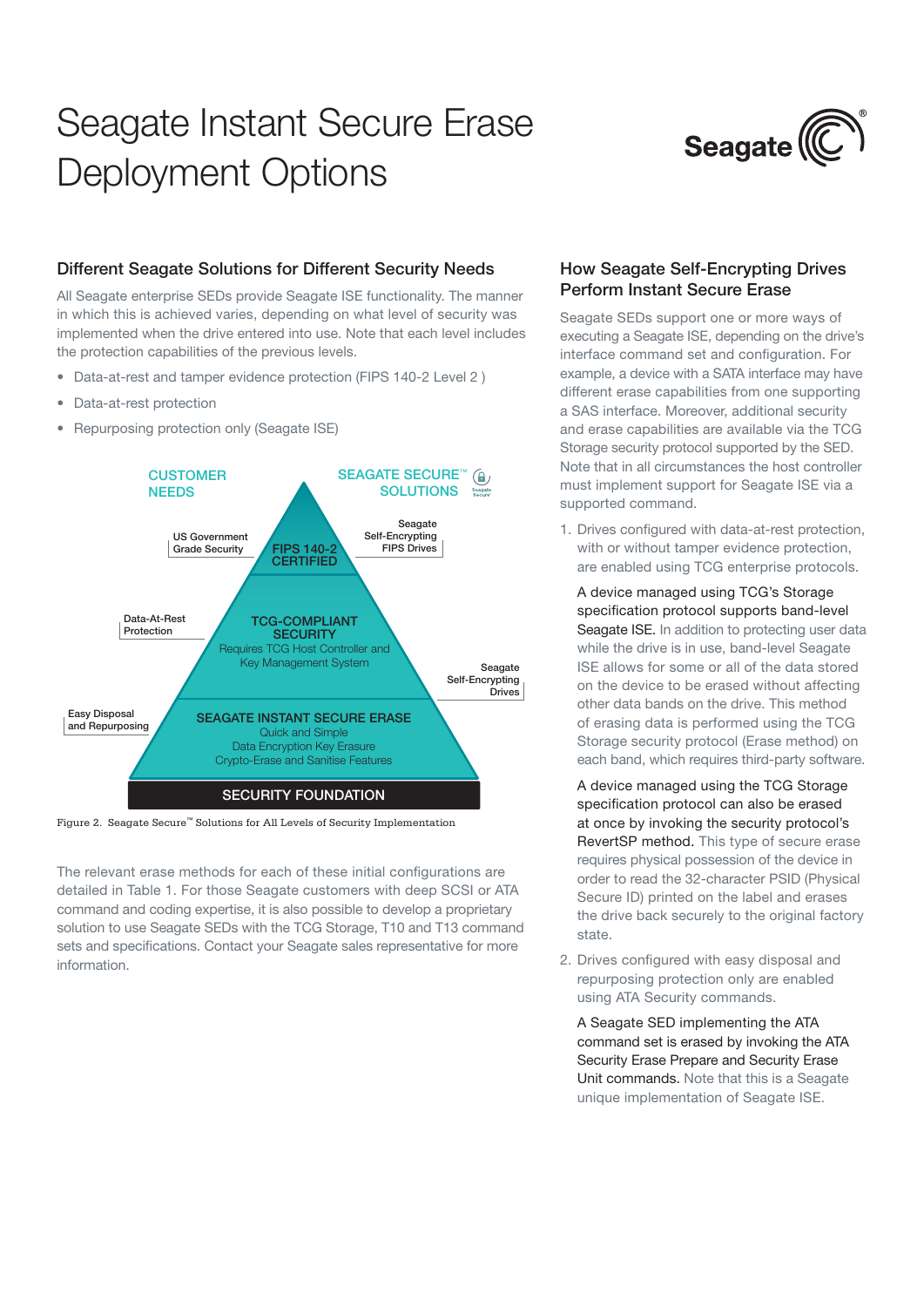

Table 1 provides an overview of the different methods of deploying a Seagate ISE on an SED. See notes following table.

| Table 1. Seagate Instant Secure Erase Options |                                                                                                                                                          |                                                                                                                                                          |                                                                                   |                                                                                                                  |
|-----------------------------------------------|----------------------------------------------------------------------------------------------------------------------------------------------------------|----------------------------------------------------------------------------------------------------------------------------------------------------------|-----------------------------------------------------------------------------------|------------------------------------------------------------------------------------------------------------------|
| <b>Initial Configuration</b>                  | Data-at-rest protection, with or without tamper-evidence protection                                                                                      |                                                                                                                                                          | <b>Repurposing protection only</b>                                                | No security enabled                                                                                              |
| <b>Erase Method</b>                           | <b>TCG Security Protocol</b><br>Erase                                                                                                                    | <b>TCG Security Protocol</b><br><b>RevertSP</b>                                                                                                          | <b>ATA Security</b><br>Security Erase Prepare and<br>Security Erase Unit commands | <b>Sanitise</b><br>Sanitise Feature Set/<br>Command                                                              |
| <b>Supported</b><br><b>Configuration</b>      | <b>Seagate SEDs</b><br>with TCG Storage                                                                                                                  | <b>Seagate SEDs</b><br>with TCG Storage                                                                                                                  | <b>Seagate SATA SEDs</b>                                                          | <b>Supported Seagate</b><br><b>SATA and SAS SEDs</b>                                                             |
| <b>Erase Scope</b>                            | <b>Band-level</b><br>cryptographic erase                                                                                                                 | Entire drive is<br>cryptographically erased                                                                                                              | Entire drive is<br>cryptographically erased                                       | Entire drive is<br>cryptographically erased                                                                      |
| <b>Side Effect</b>                            | Unlocks band and resets<br>band password                                                                                                                 | SED goes back to factory<br>default state                                                                                                                | Unlocks drive and disables<br><b>ATA security</b>                                 | No initial security to prevent<br>accidental erasure                                                             |
| <b>Access Control</b>                         | Authentication required using<br>host-managed or device's default<br>password                                                                            | Authentication required using<br>password printed (and bar-coded)<br>on drive label                                                                      | Authentication required using<br>host-managed password(s)                         | Unauthenticated by design<br>(if drive is locked, drive must<br>be unlocked by the operator<br>before execution) |
| <b>Benefits</b>                               | Data-at-Rest Protection<br>FIPS 140-2 Level 2 validation<br><b>Full-featured Security</b><br>Management interface based<br>on TCG Storage specifications | Data-at-Rest Protection<br>FIPS 140-2 Level 2 validation<br><b>Full-featured Security</b><br>Management interface based<br>on TCG Storage specifications | ATA drive-level security<br><b>Uses standard</b><br><b>ATA Security commands</b>  | Provides secure erase with<br>no management overhead<br>(i.e. no password<br>management required)                |
| <b>Comments</b>                               | Requires TCG-compatible<br>hardware or software                                                                                                          | Requires physical possession<br>of the SED to read the drive<br>security code                                                                            | Leverages standard<br><b>ATA Security Commands</b>                                | Possibility of erroneous<br>or malicious data erasure<br>due to unprotected nature<br>of command                 |

Notes

1. In most situations the method to erase a drive securely in higher security configurations will also work when used in lower security settings. For example, the RevertSP protocol will work on a drive configured in ATA mode, assuming that the drive also supports the TCG command set (security support may vary by drive model).

2. The term *data-at-rest protection* refers to the ability of an SED to provide very strong protection against data compromise on a drive that has been configured to lock the data interface against unauthorised access while in a functioning computer environment.

3. The Federal Information Processing Standard (FIPS) Publication 140-2 is a US Government Computer Security Standard used to accredit cryptographic modules. It is entitled *Security Requirements for Cryptographic Modules (FIPS PUB 140-2)* and is issued by the US National Institute of Standards and Technology (NIST). This standard specifies the security requirements that will be satisfied by a cryptographic module used within a security system protecting data classed as *Sensitive but Unclassified* and *Protected*. Seagate FIPS drives are certified at Level 2 (tamper evident). More information is available at: www.seagate.com/docs/pdf/whitepaper/mb605\_fips\_140\_2\_faq.pdf